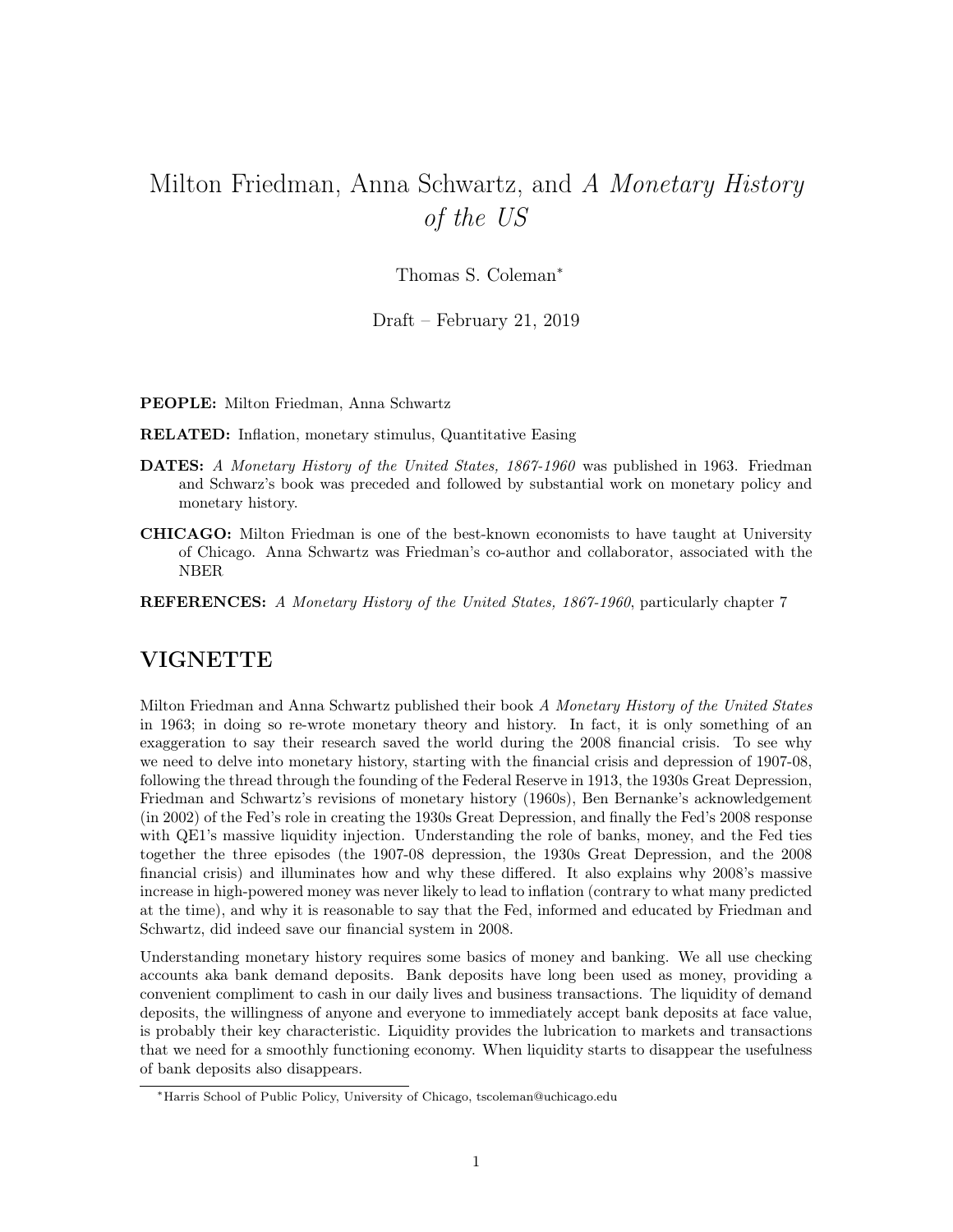We take bank deposits for granted but they are in fact a little odd. A bank deposit is in reality a loan that we make to a bank. Like any loan the bank promises to pay us back, but like any loan the promise may be broken, the bank may default, and we may lose on the loan. And a bank deposit has two unusual characteristics that can lead to a dramatic switch from liquid deposits to bank run. First, it is a *demand* deposit, a loan that we can redeem at any time simply by going to the bank and asking for our money. Second, if a bank does default then debtors (bank deposit holders) are paid out on a first-come first-served basis. Contrast this with a standard corporate bond, where bond-holders are treated equally (pari passu) and share equally in any losses. For a deposit there is a huge incentive to be first in line and get paid back before others.

These two characteristics, redemption upon demand and first-in-line payment, conspire to make banks particularly subject to a run or liquidity crisis. Any hint of trouble encourages depositors to immediately redeem their loan and convert their deposits (checking account) into cash. This is a bank run that is self-fulfilling and pushes an otherwise sound bank to default simply because it does not have ready cash to satisfy the redemption demands by all depositors.

It is often claimed bank deposits make banks and banking particularly unstable and subject to runs, but this is only partially true. Banks that are large and diversified will naturally be more robust and resistant to runs, while small and poorly-diversified banks will be prey to runs and panics. Which sets the stage for understanding our American banking history.

It is hard today to imagine the American banking system as it existed in 1907, a banking system that was unique among the developed world and uniquely fragile and dysfunctional. Until the 1990s banking across state lines was generally banned and many states restricted banks to a single branch, one office only. This led to a fragmented and fragile banking system subject to recurring crises and panics. Between the 1840s and the present the US suffered (according to Calomiris and Haber  $[2015]$ ) 12 systemic banking crises with multiple bank failures and economic disruption.<sup>1</sup>

In 1914 the US had 27,349 banks, 95% with no branches. For a population of roughly 99 million this meant an absurdly low 3,600 people per bank (and fewer customers per bank), a number far too low for most banks to reap either economies of scale or diversification against random or systemic shocks. Small rural banks with few customers were particularly subject to liquidity crises and runs; as Friedman and Schwartz point out:

In a unit banking system with some 20,000 independent banks, the impact was bound to be uneven, to force some banks into suspension, and to threaten a chain reaction involving a cumulative increase in the desire on the part of the public to convert deposits into currency. Friedman and Schwartz [1963] p. 169

Autumn 1907 saw the emergence of yet another in the string of US banking and liquidity crises. During the summer and fall of 1907 the economy suffered a business contraction, bad but not exceptional. There was no evidence of unusual stress in the banking system. Then in October stock market speculation in copper led to difficulties – during the week of October 14th 1907 five New York clearing house banks and three others required assistance. The following week, on October 22nd, the Knickerbocker Trust Co suffered a run on deposits, and by October 24th two others suffered runs.<sup>2</sup>

There were two fundamental problems. First, with banks being small and non-diversified, any shock could cascade into a liquidity crisis, a series of runs that infected banks across the system. Of course if a bank was otherwise sound and could borrow or otherwise create cash to tide itself over, then the runs and the liquidity crisis could be forestalled or survived. But the second problem was that the US in 1907 had no way to create large quantities of new cash nor any way to lend that cash to banks.

<sup>&</sup>lt;sup>1</sup>Calomiris and Haber [2015] provide the best analytic discussion of the history of American banking, contrasting it with Canada that had a nationwide banking system and no systemic crises over the same period.

<sup>2</sup>The Economist has a nice discussion of the 1907 crisis in Economist.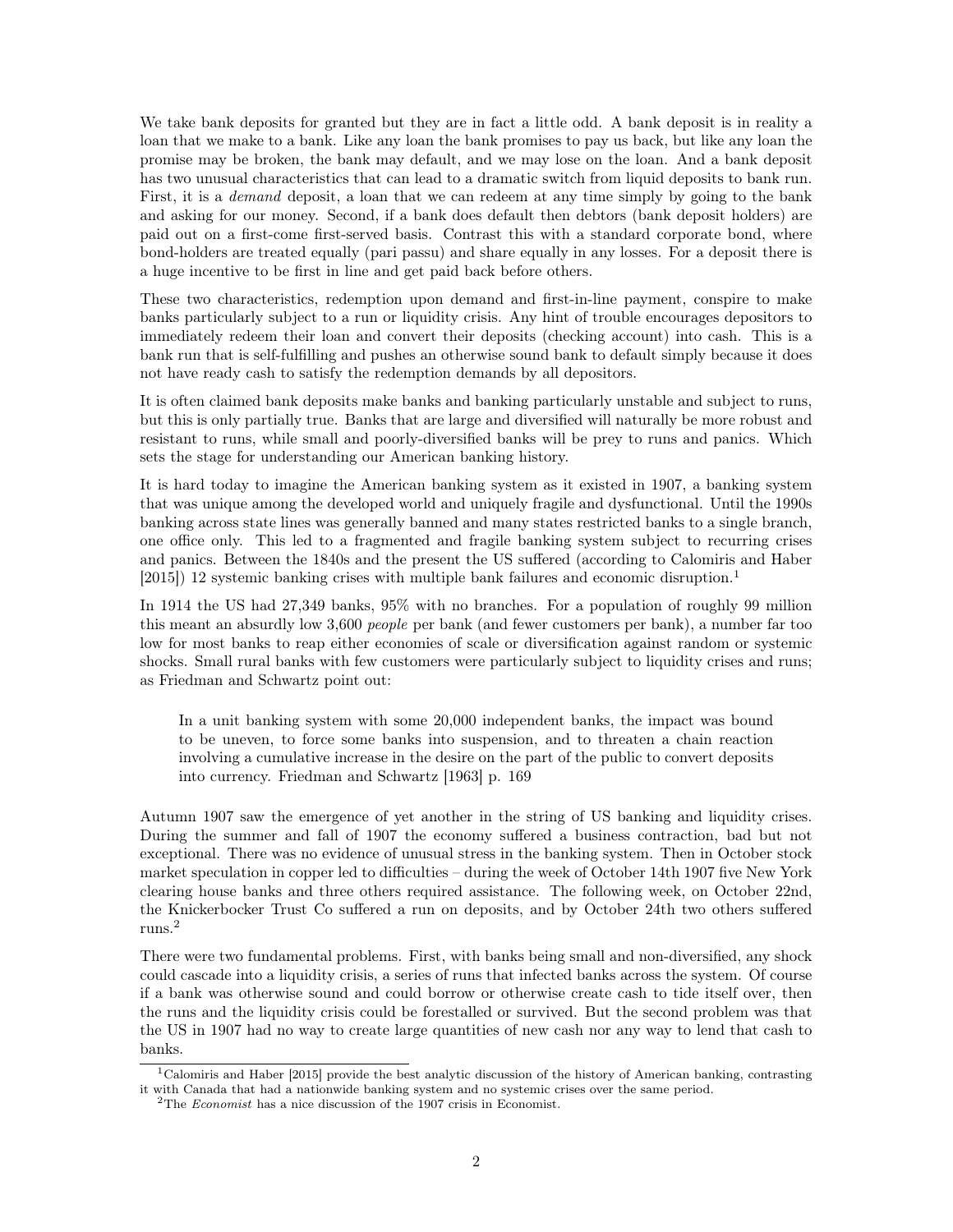The New York banks did have a solution, the same solution they used in 1893. The banks banded together in a collective defense and restricted payments – refused to convert deposits into cash. Deposits could be transferred within the banking system, so that bills could be paid by check, but deposits could not be converted into cash. This neatly stopped banks runs. Although draconian it did allow business and the economy to limp along and it forestalled the wholesale collapse of the banking system. Nonetheless this was widely recognized as less than ideal.

The restriction on payments was lifted after a few months (in early 1908) but the repeated crises and restrictions (1893-94 as well as 1907-08) eventually led to the founding of the Federal Reserve System in 1913. Friedman and Schwartz would later highlight the need for "Short-period 'elasticity' in ... currency" (Friedman and Schwartz [1963] p. 169) – the ability to inject cash and liquidity into the system when banks and their customers demanded it – and one of the stated goals of the system was to provide liquidity (lending to banks) during a liquidity of crisis.

This now leads us to the Great Depression. The stock market crash of October 1929 was a serious event but did not, on its own, create the Great Depression. The economic contraction that started in August 1929 was, through autumn 1930 no more serious than the earlier crises of 1893-94 and 1907-08 and nothing on the scale of what was to come in 1932 and 1933. Starting in October 1930, however, failures in some mid-west states "led to widespread attempts to convert deposits into currency." (Friedman and Schwartz [1963] p 308) and banks started to fail more widely: 256 in November and 352 in December. The failure of the Bank of United States (a private bank in spite of the name) in December was particularly important.

With the Federal Reserve in place, New York banks had neither the responsibility nor the authority to restrict convertibility as they did in 1907 and 1893. Restrictions might have broken the cycle that led from the desire for liquidity, to conversion of deposits to currency, through to bank runs and failure, and increased desire for liquidity. Friedman and Schwartz express the opinion that restriction would have prevented the subsequent waves of failures. They also argue that, to no little extent, the severity of the Great Depression was a result of the Fed's failure to properly implement monetary policy.

In any case banks did not restrict convertibility nor did the Fed inject the required liquidity. Why did the Fed fail to act? Friedman and Schwartz address the question in their Chapter 7 section 7 starkly titled "Why was Monetary Policy so Inept?" The answer boils down to a confluence of unfortunate circumstances. Benjamin Strong, the president of the New York Fed, died from tuberculosis in October 1928. Strong had the knowledge, experience, and strength of character to provide leadership for the whole system; his death left a vacuum. Following Strong's death leadership migrated towards the Board of Governors in Washington, but at the time the Board was weak on knowledge and expertise and was unable to properly lead the system: "The explanation ... is the shift of power within the System and the lack of understanding and experience of the individuals to whom the power shifted." Friedman and Schwartz [1963] p. 411

Following the Great Depression the received wisdom was that monetary policy had been passive or ineffective during the period 1929-33. Friedman and Schwartz's publication in 1963 of A Monetary History of the United States was a masterful collection of data, narrative, and analytics. Their chapter on "The Great Contraction, 1929-33" forcefully and persuasively argued that monetary policy played a key role in the events of 1929-33, that the Fed failed to supply liquidity just at the time it was most needed, and in a real sense turned a what would have been a severe depression into the cataclysm of the Great Depression.

The lesson that the Fed caused the Great Depression was not lost on the Fed itself. In 2002 the University of Chicago hosted a celebration of Friedman's 90th birthday, with both Friedman and Schwartz attending. Ben Bernanke, at the time a member of the Board of Governors and later to take over the chairmanship, delivered one of the papers. In it he discussed and reviewed Friedman and Schwartz's analysis of the Great Depression (called by Friedman and Schwartz the "Great Contraction"). Most striking, however, was Bernanke's close when he addressed Friedman and Schwartz directly: "Let me end my talk by abusing slightly my status as an official representative